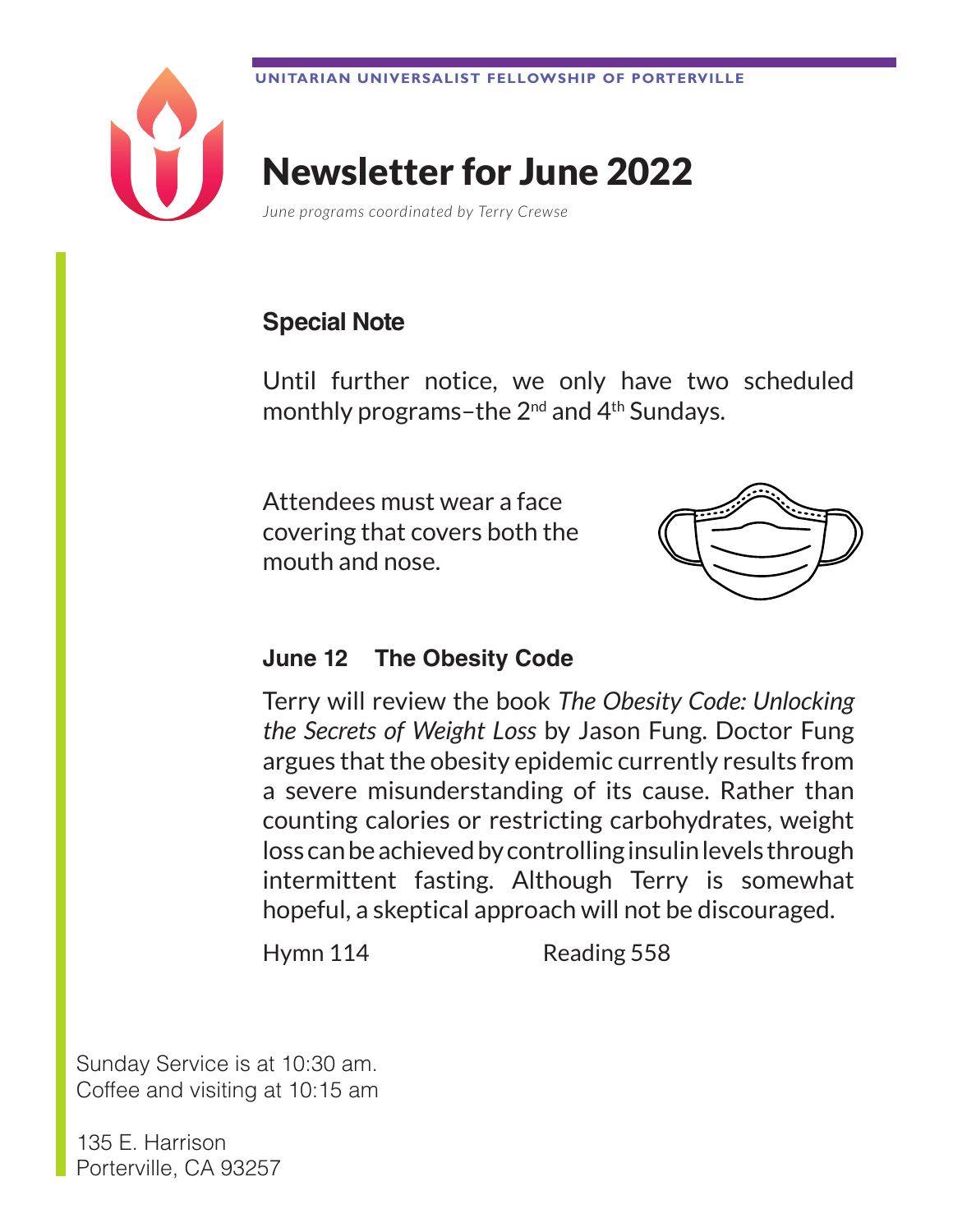# Newsletter for March 2022

### **June 26 Frauds and Scams**

Chriswell Hamilton will speak on the subject of Fraud and Scams of seniors. Feel free to invite anyone who is interested in this subject.

Hymn 405 Reading 562

This Unitarian Universalist community welcomes and celebrates the presence and participation of people who are lesbian, gay, bisexual, transgender, and/or queer.

#### **UU Monthly Board Meeting**

Meets Sunday, June 12, 12:00 p.m. (shortly following service)

President: Marilyn Pankey Vice-President: Merrily Davies Treasurer: Steve Summers Secretary: *vacant* Social Justice: Jen Piersol Program Coordinator: Terry Crewse Religious Education: Jen Piersol